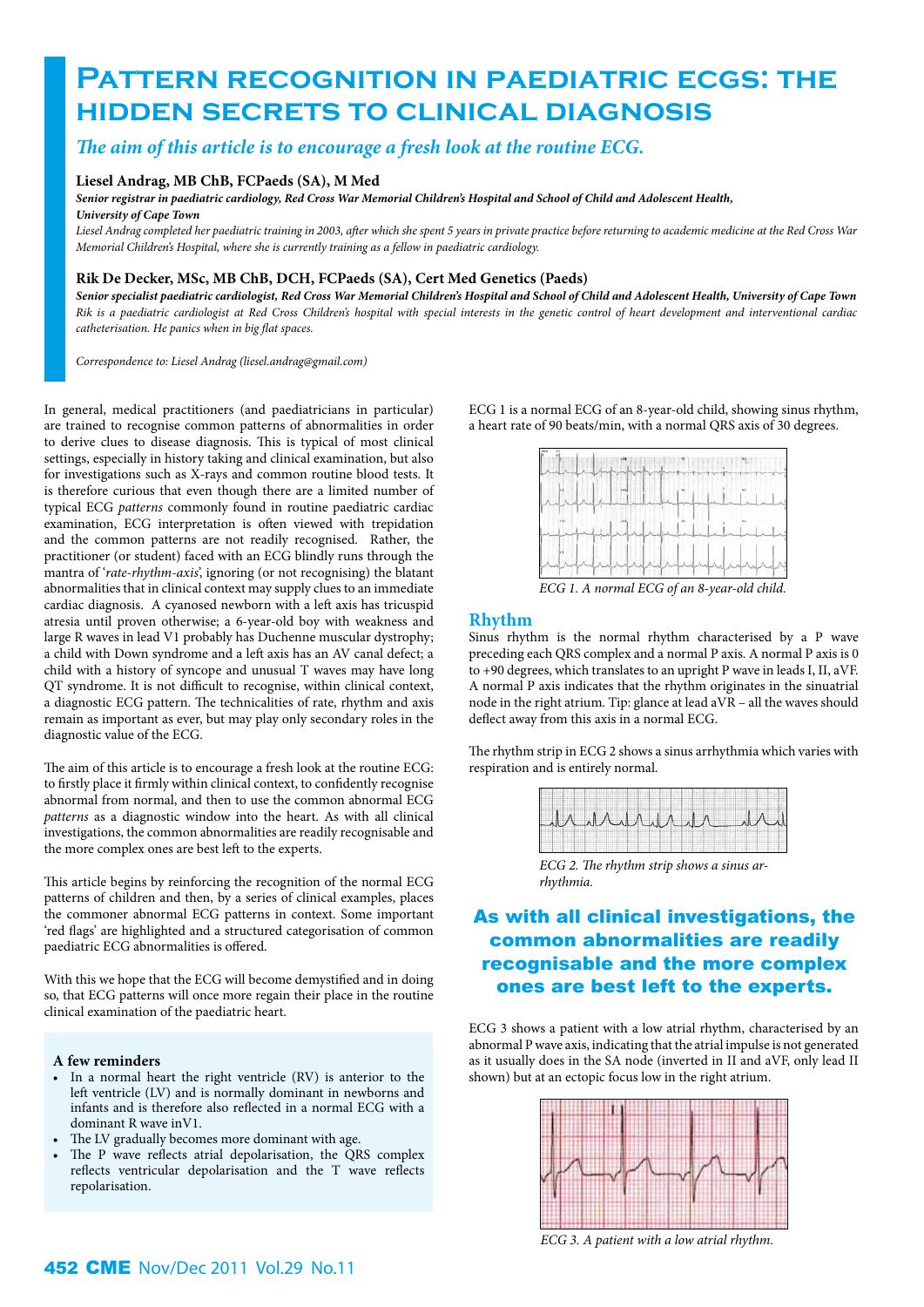At the usual paper speed of the ECG at 25 mm/s, 1 mm (little square) = 40 ms and 5  $mm = 200$  ms.

There are multiple ways to calculate the heart rate. Two examples are given:

- • count the number of QRS complexes in the rhythm strip in a standard 12-lead ECG, multiply that number by 6, which will give the heart rate
- count the number of large divisions (5 mm square) between two sequential R waves, divide that into 300, which will give you the average heart rate:
	- using the rhythm strip of ECG 1, the heart rate is  $15 \times 6 = 90$
	- • using ECG 3 as an example, the average heart rate is  $300/3 = 100$  (3) large divisions between two R waves).

#### **QRS axis**

ECG 4 is that of a child with Down syndrome presenting with cardiac failure and clinical signs of a left-to-right shunt. The QRS axis is superior with left axis deviation, suggesting an endocardial cushion defect.



*ECG 4. A child with Down syndrome.*

Determining the QRS axis is essential when evaluating children with potential congenital cardiac abnormalities. Newborns and infants normally have a more rightward axis with a gradual shift to the left with increasing age. The normal mean frontal QRS axis in infants and children is +60 degrees (range +10 to +110 degrees).



*Fig.1. How to derive the mean frontal QRS axis of a 12-lead ECG at a glance by reference to limb leads I (in red) and aVF (in green).*

The easiest way to determine the axis is to look at the deflections of lead I and aVF. If they are both positive (R waves dominant), the axis lies between 0 and +90 degrees. It is simple to learn to recognise the 4 basic quadrants from the QRS deflections in leads I and aVF. Another way is to identify an equiphasic limb lead; the QRS axis will then be the lead that is orthogonal to that lead (Fig. 1).

#### **Intervals**

Atrioventricular conduction is assessed via the PR interval, QRS duration and QT interval.

The PR interval varies with age and heart rate. Prolongation of the PR interval (firstdegree heart block) can be seen in normal individuals or is associated with myocarditis, acute rheumatic fever disease, cardiac anomalies such as Ebstein's anomaly, drug toxicity, etc.

ECG 5 is of a child presenting with a monoarthritis and a murmur, and showing a prolonged PR interval on her ECG. A diagnosis of acute rheumatic fever was made.



*ECG 5. A child presenting with a monoarthritis and a murmur.*

A short PR interval is seen in Wolff-Parkinson-White syndrome (WPW), where there is an anomalous pathway between the atrium and ventricle. It is important to recognise WPW because there is a risk of sudden death. Parents may give a history of palpitations in their children which are episodes of supraventricular tachycardia (SVT). In any SVT it is important to do a 12-lead ECG after the patient has converted back to sinus rhythm. Only then will one be able to diagnose underlying rhythm abnormalities (see ECG 6).



*ECG 6. A child with WPW syndrome.*

ECG 6 is of a child with WPW syndrome: a short PR interval, a delta wave (initial slurring or QRS), and a wide QRS complex are seen. This child presented with an SVT.

ECG 7 is that of a neonate who presented to the day hospital with poor feeding; the nursing staff noted a tachycardia. He had a SVT which was terminated with adenosine, diagnosed with atrial flutter and needed cardioversion (see 'More About…' in this journal). Once cardioverted, atrial flutter hardly ever recurs.

| مبادراتي العامرين أمصيهم سلمديا كتصريف ومرتب أسدامه وسياسران أريسها وأسميته أسمعه أسماء أسماء فسمار |  |  |  |
|-----------------------------------------------------------------------------------------------------|--|--|--|
|                                                                                                     |  |  |  |

*ECG 7. A neonate who presented with poor feeding and a tachycardia.*

ECG 8 is of an asymptomatic 8-year-old girl with congenital complete heart block. In a complete (third-degree) heart block the atria and ventricles contract independently of one another, with the ventricular rate slower than the atrial rate: count the P waves and the QRS complexes (as above) and if the rates are different, then the child has heart block. If encountered in an infant, the child's mother should be investigated for systemic lupus erythematosus by doing Ro and La antibodies. Heart block may also be seen after corrective surgery for congenital heart disease.

|--|

*ECG 8. An asymptomatic 8-year-old girl with congenital complete heart block.*

QRS duration varies with age and is prolonged when there are ventricular conduction disturbances. Average QRS duration is less than 0.08 s in children, and less than 0.10 s in adults.

The QT interval also varies with heart rate, therefore the corrected QTc is calculated by using Bazett's formula. QTc should be less than 440 ms in children older than 6 months. A convenient rule of thumb: the QT interval should not be more than 50% of the previous RR interval, and the upslope and downslope of the T wave should be the same. Congenital long QT syndrome, a channelopathy, should be taken note of, as it is associated with torsades de pointes, which may result in sudden death. Triggers for the arrhythmia may be exercise, swimming, emotion, loud noise, but may also occur without these triggers. ECG 9 is of a 9-yearold girl with a history of sudden collapse, showing a prolonged QT interval.



*ECG 9. A 9-year-old girl with a history of sudden collapse, showing a prolonged QT interval.*

ECG 10a is of a child who presented to the emergency department in severe shock. He was found to be pulseless and during chest compressions received adrenaline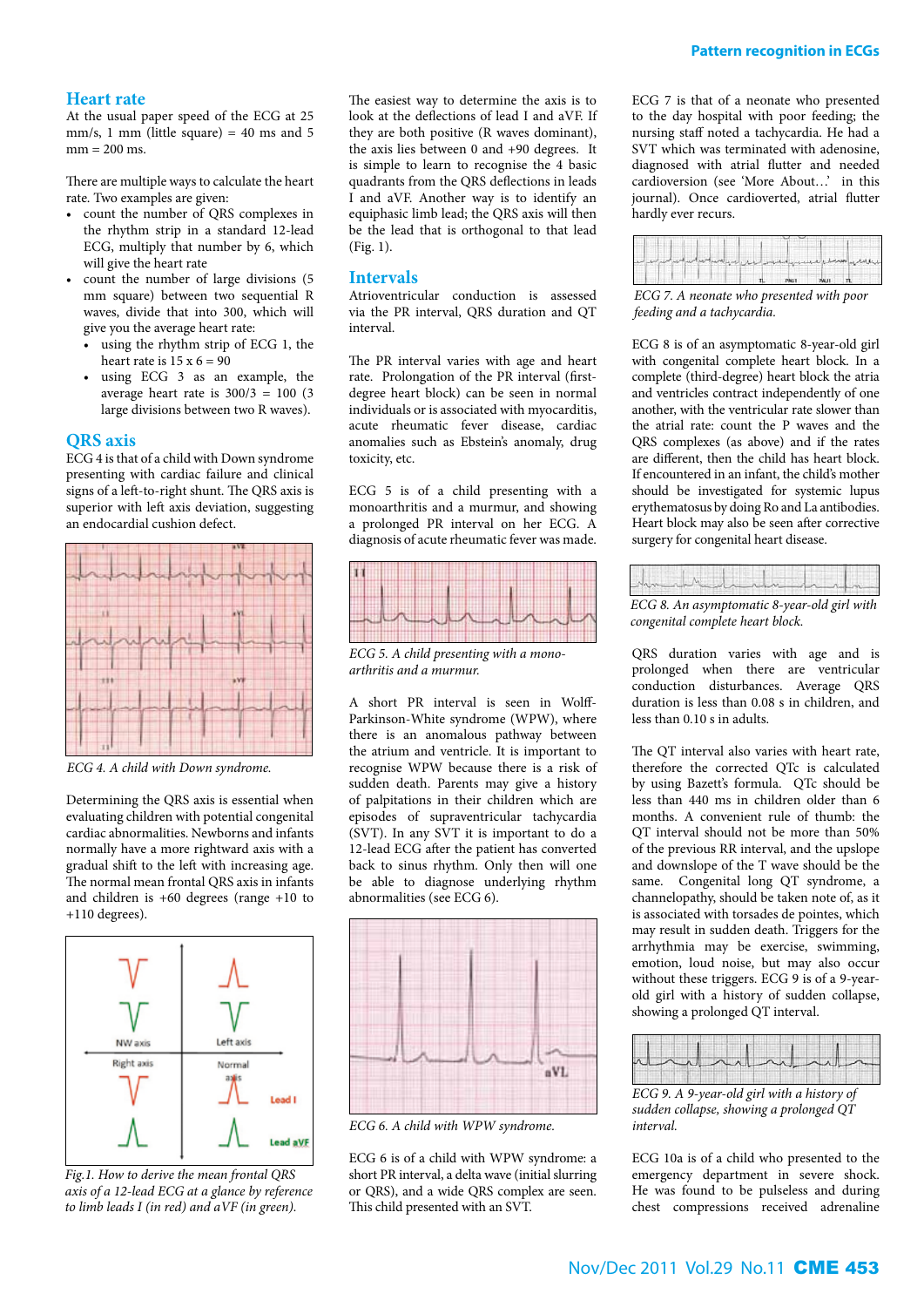boluses and bicarbonate. When the ECG tracing revealed intermittent torsades de pointes he was defibrillated and successfully returned to sinus rhythm (ECG 10b). He was subsequently diagnosed with a dilated cardiomyopathy, without long QT.



*ECG 10a. A child who presented to the emergency department in severe shock.*

| TWA T |  |  |  |
|-------|--|--|--|
|       |  |  |  |

*ECG 10b. Patient defibrillated and successfully returned to sinus rhythm.* 

#### **P waves**

P waves are best viewed in leads II and VI. Their morphology is useful to assess right and left atrial size. ECG 11 is of a 4-yearold child with severe kyphoscoliosis and pulmonary hypertension. His ECG has as rightward mean frontal QRS axis and shows right atrial hypertrophy. Right atrial enlargement is seen as tall P waves in lead II (3 mm upper limit of normal in infants younger than 6 months and 2.5 mm as upper limit of normal in older children). Left atrial enlargement is seen as a wide or notched P wave in lead II (>0.1s) and/or a diphasic P wave morphology in V1.



*ECG 11. A 4-year-old child with severe kyphoscoliosis and pulmonary hypertension.*

#### **QRS amplitude/Q waves**

As mentioned before, the RV is the dominant ventricle at birth and regresses gradually with the LV becoming the dominant ventricle. The former is reflected in the amplitude of the R wave in V1, V2, V4R (in paediatric ECGs, a lead is placed to the *right* of the sternum in a mirror position to the usual lead V4 position), aVR, relative to the smaller amplitude of the S wave in the above mentioned leads. With age, the amplitude of the R wave increases in the left precordial leads (V5 and V6).

Q waves represent the depolarisation of the interventricular septum. They are normally visible in lead I, II, III, aVF, V5, V6, but their duration should be less than 0.03 s, and they should be less than 5 mm deep. ECG 12, of a 4-month-old child who presented in congestive cardiac failure, reveals deep Q waves in leads I, aVL, V2 and V3, indicating an anterolateral myocardial infarct pattern. Deep Q waves are also seen in V5. This patient, who had cardiogenic shock secondary to cardiomyopathy, had an anomalous left coronary artery from the pulmonary artery (ALCAPA). The condition, diagnosable by ECG, is surgically correctable. It is therefore imperative that all children presenting with dilated cardiomyopathy have an ECG as part of their routine initial investigation.



*ECG 12. A 4-month-old child who presented in congestive cardiac failure.*

ECG 13 is of a patient who presented to a GP with a mild upper respiratory tract infection. The patient was cyanosed, but was otherwise well. The ECG is in sinus rhythm, a heart rate of 120 bpm (20 x 6), and right axis deviation, with right ventricular hypertrophy (R wave in lead V=16 mm as precordial leads are done at half standardisation. Also note this in the V4R lead). A clinical diagnosis of tetralogy of Fallot was correctly made.



*ECG 13. A patient who presented to a GP with a mild upper respiratory tract infection.*

RVH may be present in a number of conditions such as pulmonary hypertension, tetralogy of Fallot and pulmonary stenosis. In RVH all or some of the following criteria are met:

- right axis deviation
- R wave amplitude greater than the 98th percentile for age in lead V1
- • S wave amplitude greater than the 98th percentile for age in lead V6
- R/S ratio in leads V1 or V2 higher than the upper limit of normal or a R/S ratio in lead V6 <1 after 1 month of age
- • Upright T waves in lead V1
- Q waves in lead V1.

ECG 14 is of a 2-year-old child with aortic stenosis, showing left ventricular hypertrophy (LVH), reflected by tall R waves in leads V5 and V6 (precordial leads are done half standardisation as reflected by the calibration marker).



*ECG 14. A 2-year-old child with aortic stenosis.*

In LVH all or some of the following criteria are met:

- left axis deviation
- • R waves amplitude in lead V6 >98th percentile for age
- S wave amplitude in leads V1 and V2 >98th percentile for age
- R/S ratio less than the lower limit of normal in leads V1 and V2 (towards the  $\overline{V}$
- • Q waves more than 5 mm in leads V5 and  $V<sub>6</sub>$
- T wave abnormalities (inversion of T waves in leads II, III, aVF, V4, V5, V6 is a strain pattern, suggestive of LVH).

In biventricular hypertrophy, the Katz-Wachtel phenomenon may be present: equiphasic QRS complexes present in two or more limb leads and in mid-precordial leads.

#### **Ventricular conduction disturbances**

The most common ventricular conduction disturbance in children is a right bundle branch block (RBBB), as seen in ECG 15.



*ECG 15. A right bundle branch block (RBBB).*

In a RBBB there is delayed conduction through the right bundle, leading to delayed depolarisation of the right ventricle. This causes lenghtening with typical terminal slurring of the QRS complex. The depolarisation of the ventricles happens at different times, so the right and left ventricular forces are therefore unopposed, with large voltages on the ECG, which cannot be interpreted as hypertrophy (slurred R wave in leads V1, V2, slurred S wave in leads V5, V6).

A RBBB can typically be seen in patients after cardiac surgery involving a right ventriculotomy, e.g. repair of tetralogy of